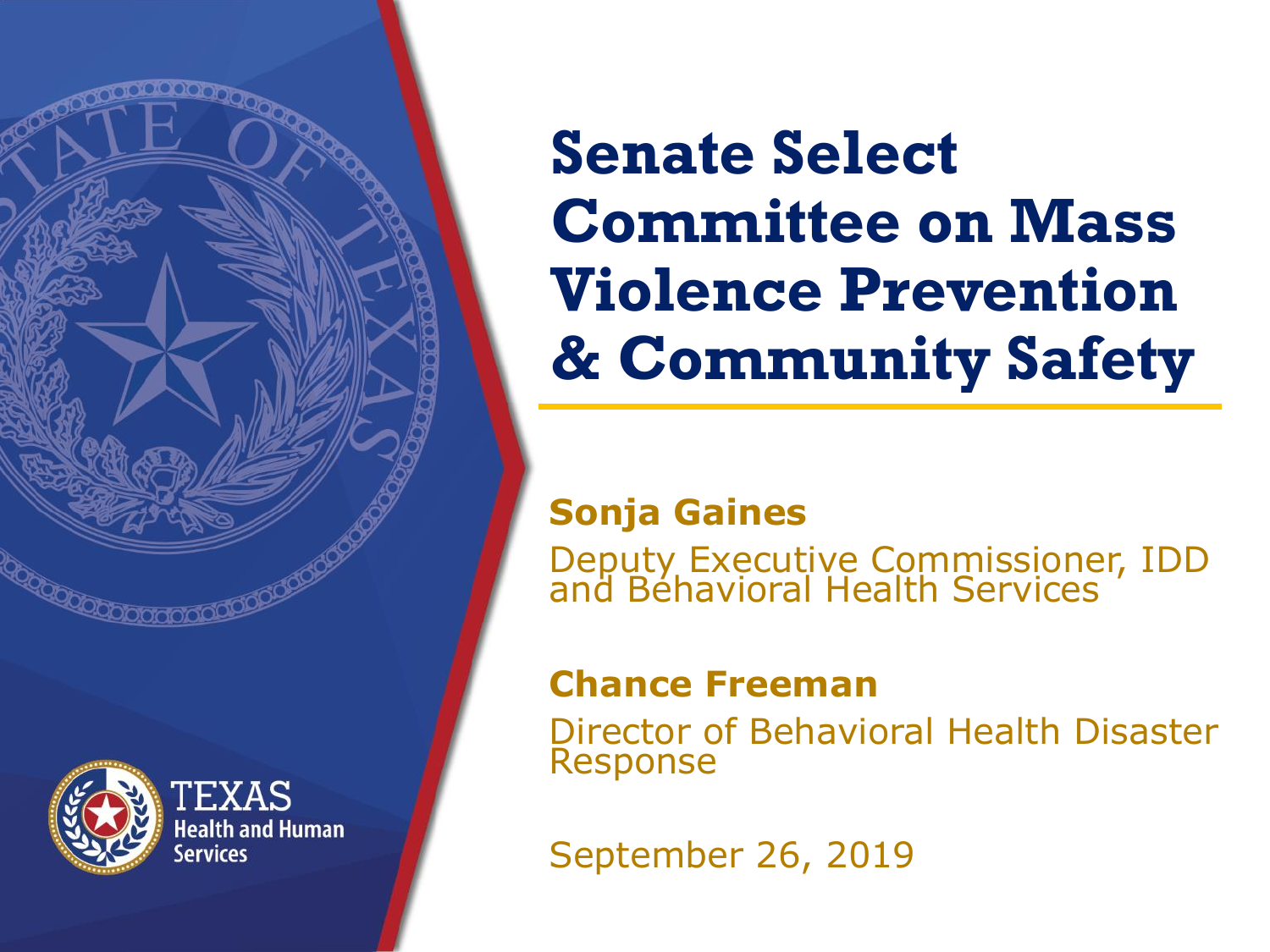

**Health and Human Services** 

## **Behavioral Health: Prevention and Early Intervention**

### **Local Mental Health Authorities (LMHAs) provide training in the community**

- Mental Health First Aid
- Law enforcement training

### **Crisis Services**

- Crisis services available 24/7 and include prompt face-to-face crisis assessment, crisis intervention, and crisis follow-up and relapse prevention
- Crisis Hotline available statewide 24/7
- Mobile Crisis Outreach Teams team of two or more staff providing psychiatric emergency care in the community during a crisis
- LMHAs may have other crisis services available, including Mental Health Deputies, Crisis Facilities (respite, residential, extended observation, crisis stabilization), and inpatient psychiatric beds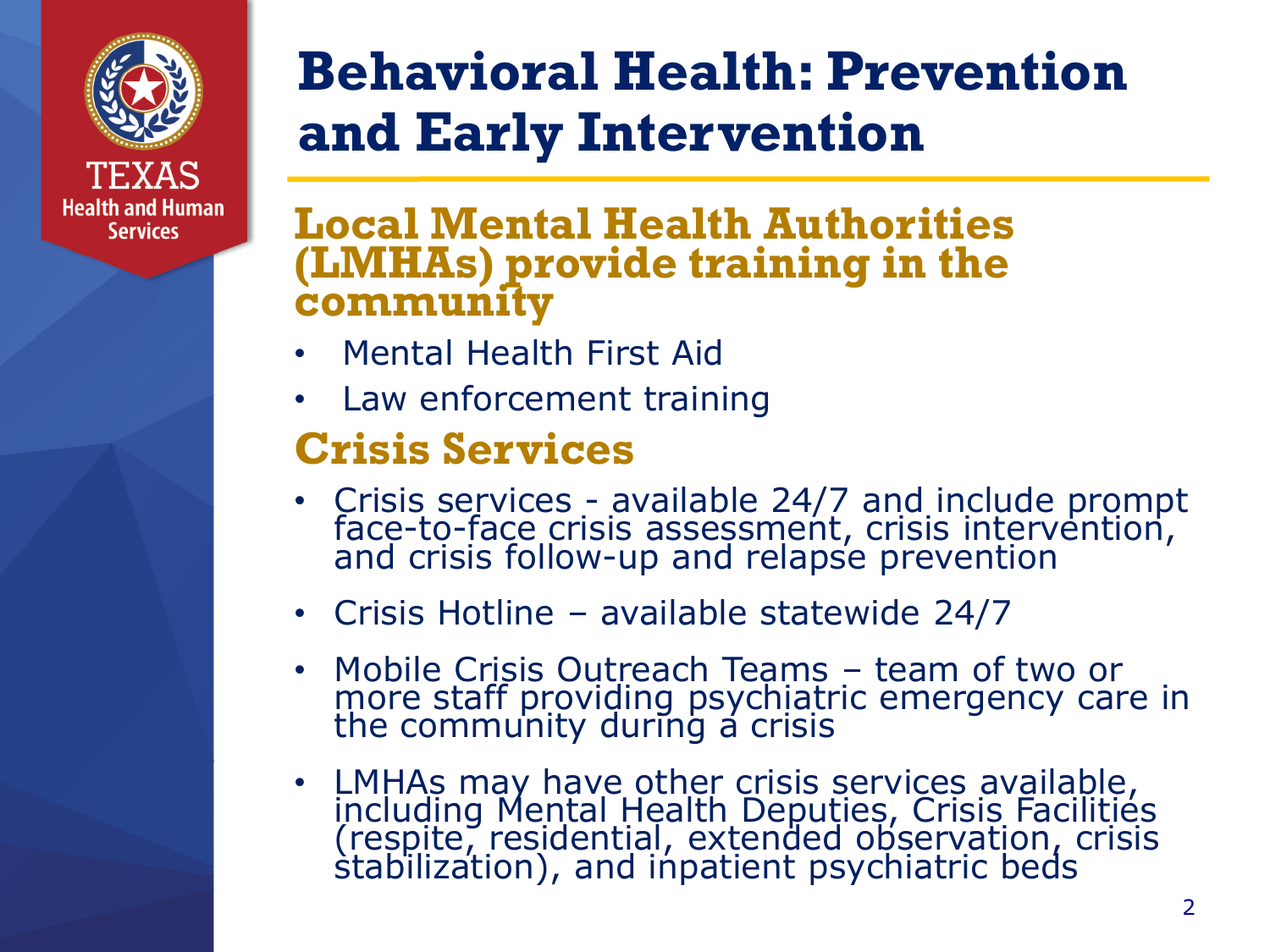## **Mental Health First Aid Numbers Trained**



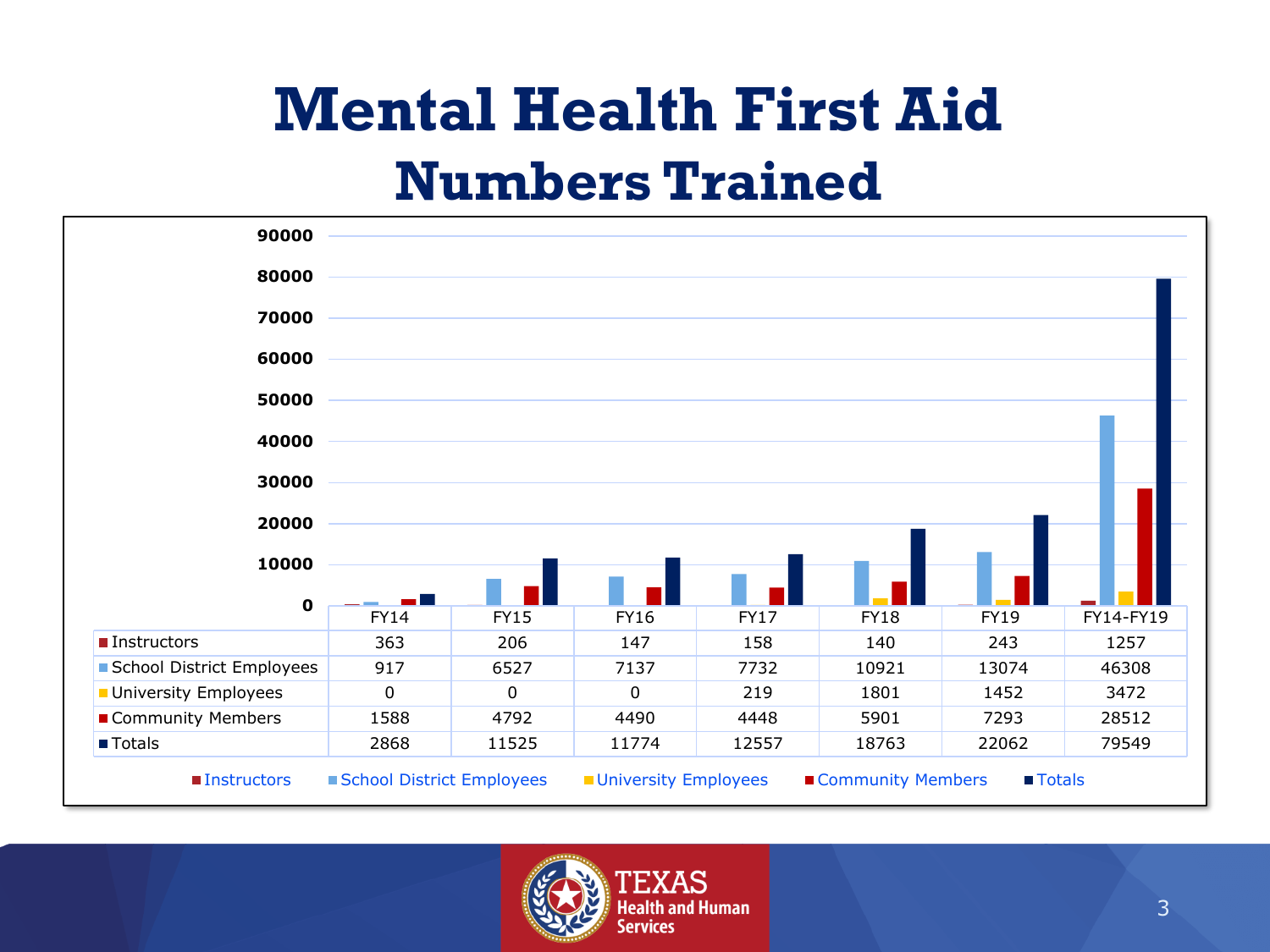

### **Statewide Behavioral Health Strategic Plan**

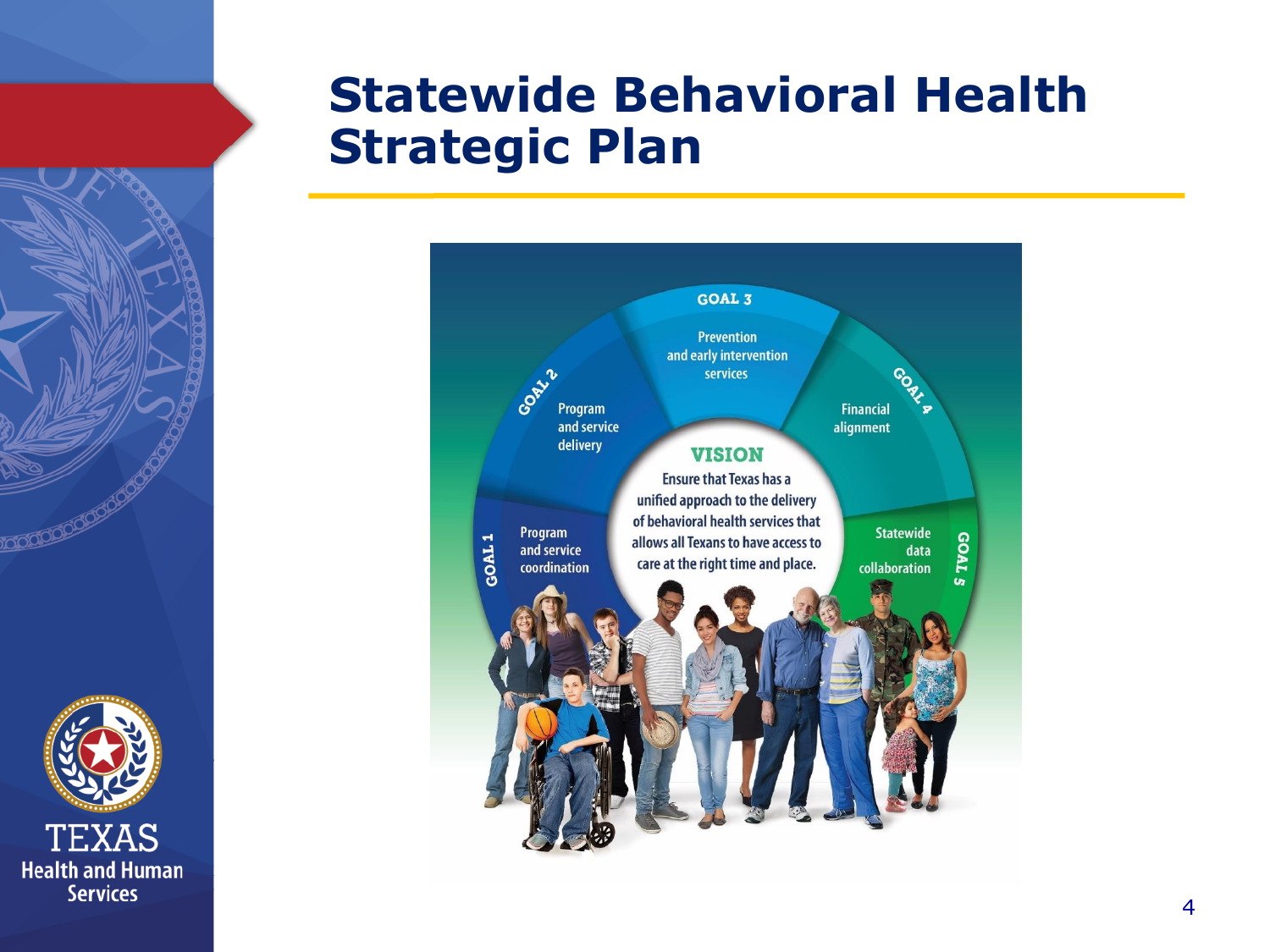

## **Behavioral Health Matching Grant Programs**

- **Community Mental Health Grant Program**  (H.B. 13, 85R, 2017) Supports community mental health prográms providing services and treatment for individuals experiencing mental illness and unmet behavioral health needs
- **Mental Health Grant Program for Justice-Involved Individuals** (S.B. 292, 85R, 2017) Diversion programs: reduces recidivism rates, arrests, and incarceration among people with mental illness
- **Texas Veteran and Family Grant** (S.B. 55, 84R, 2015) Addresses needs of veterans and their families
- **Healthy Community Collaborative Grants**  (S.B. 58, 83R, 2013 and S.B. 1849, 85R, 2017) Promotes coordination and collaboration among LMHAs/Local Behavioral Health Authorities (LBHAs), municipalities, local law enforcement agencies, and other community stakeholders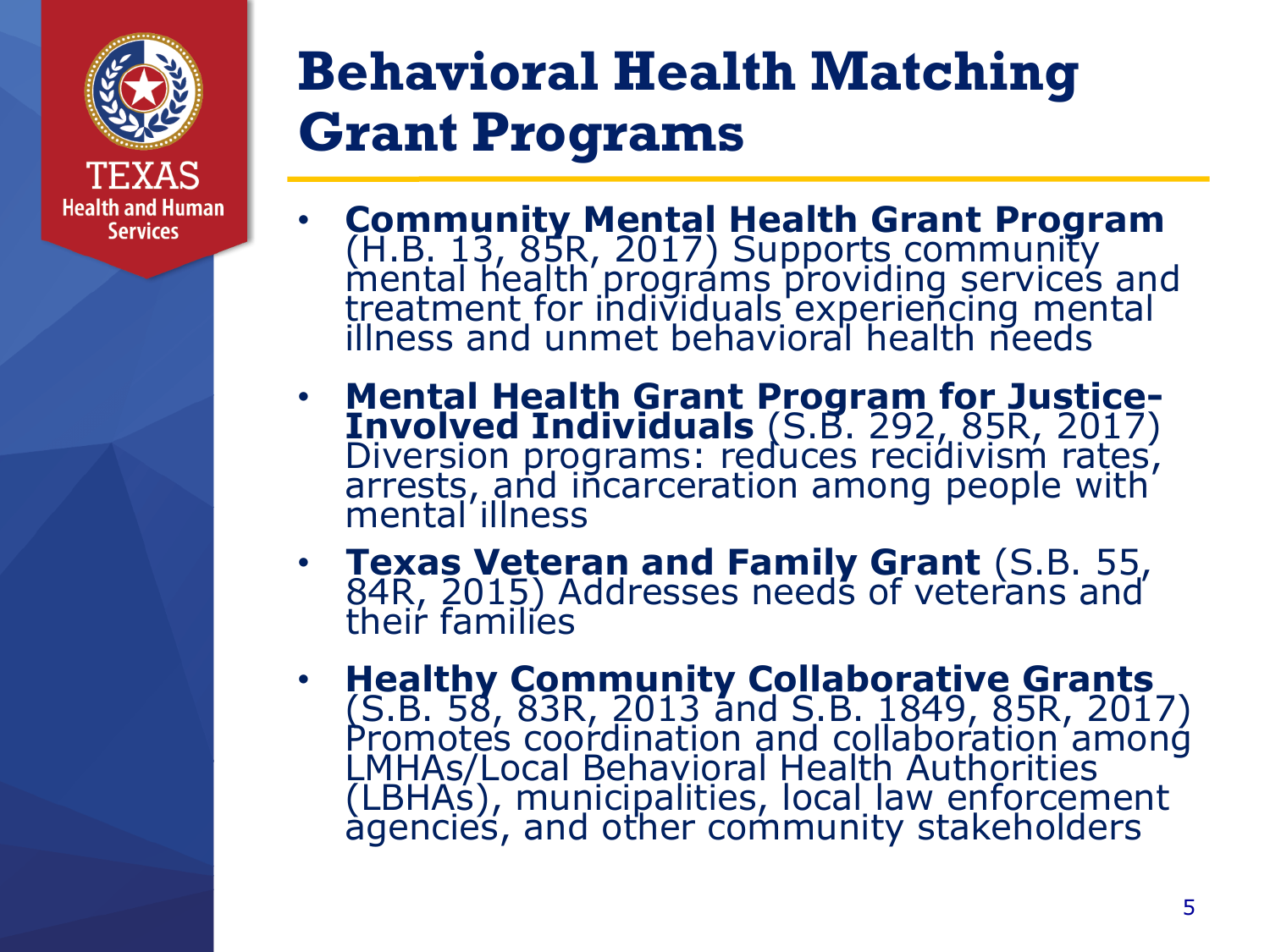

# **HHSC's Role in Disaster Response**

- Within the state's Incident Command structure, HHSC is responsible for all hazards, disaster behavioral health planning, response, and recovery efforts
	- ➢ This is in support of local, regional, and state level offices of emergency management
- As the State Mental Health Authority, HHSC is the qualifying entity for federal Substance Abuse and Mental Health Services Administration (SAMHSA) emergency response grants and Federal Emergency Management Administration (FEMA) crisis counselling grants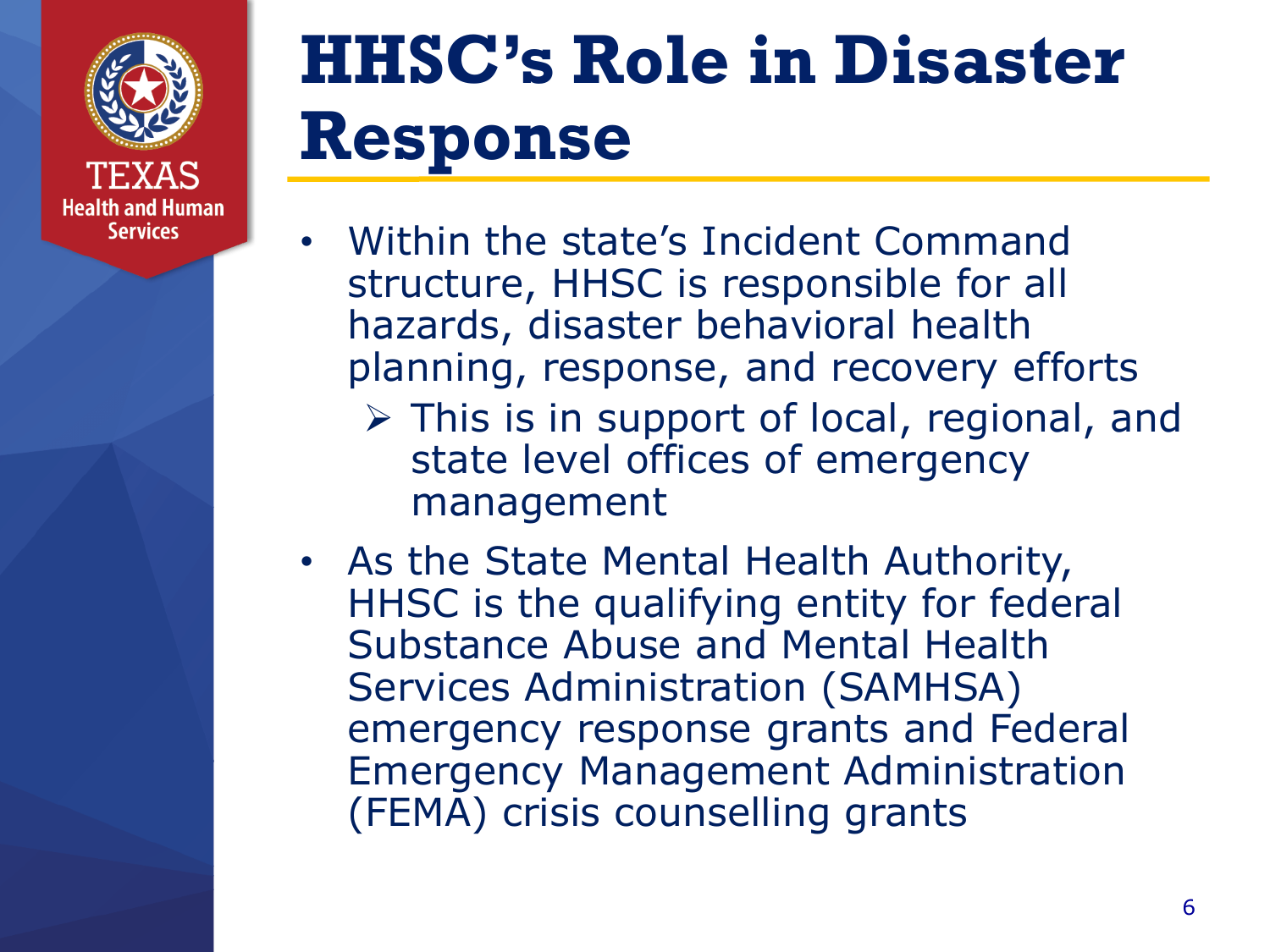

# **Behavioral Health Disaster Team**

- Currently, HHSC has six General Revenuefunded and five grant-funded state Disaster Behavioral Health Services (DBHS) staff available to address the mental health impacts of emergencies on survivors and first responders
- **Types of responses:** Mass shootings, chemical spills, terrorist attacks, and natural disasters
	- ➢ DBHS staff have responded to at least nine disasters since 2017
- **Training:** Lead by national expert team members trained in Psychological First Aid, Trauma-Informed Care, Incident Command Structure, and Health and Recovery
- **Role:** Interventions that are incident specific:
	- $\triangleright$  Coordinate with local, state, and federal **partners**
	- $\triangleright$  Track activities and fiscal impact
	- ➢ Conduct victim needs assessments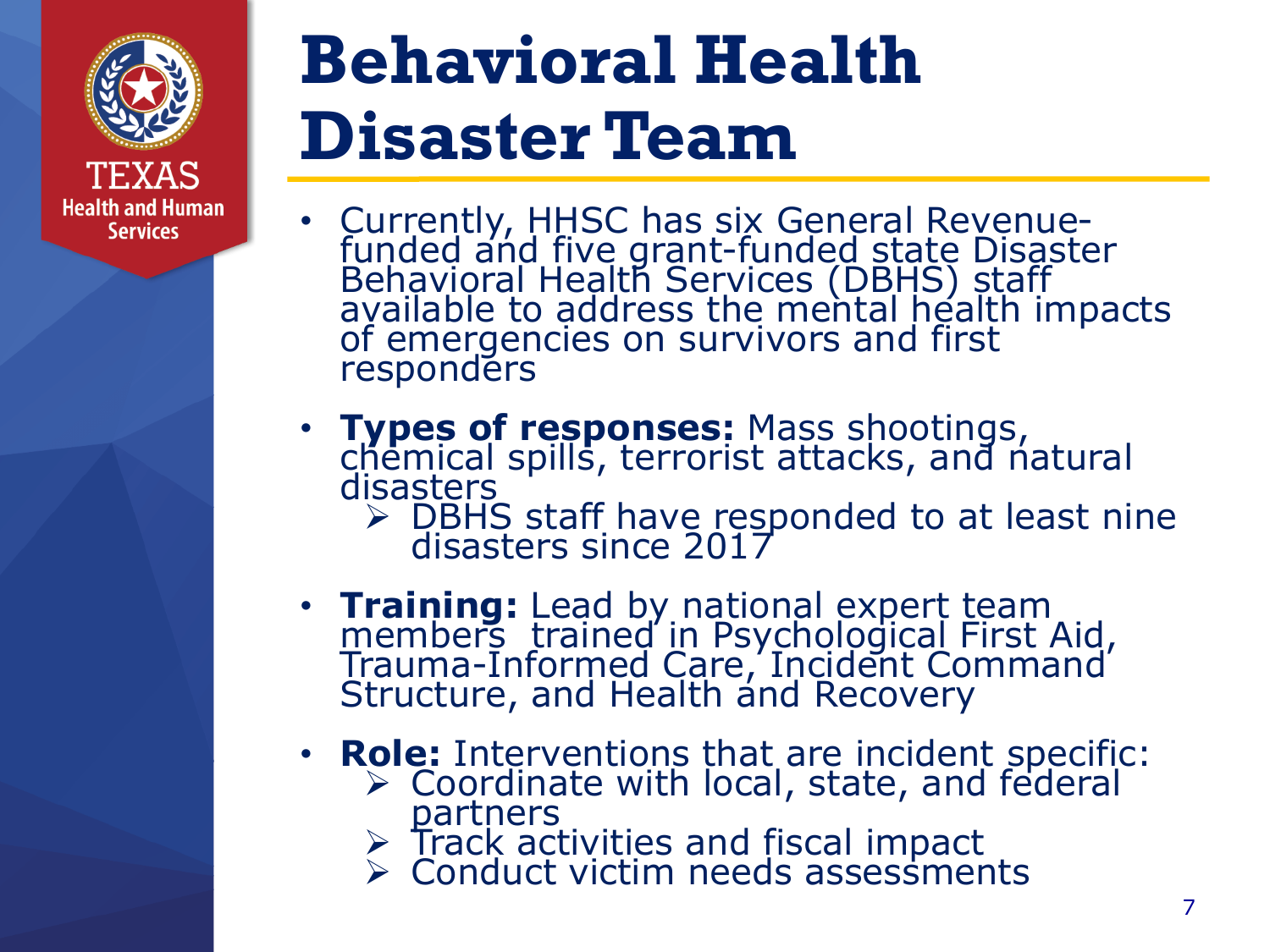

## **Available Resources**

### **Total of 39 LMHAs**

- Key in recovery efforts and provide immediate, on-the-ground behavioral health support
- 24/7 call centers for victims and members of the community
- Counseling, debriefing, referral, consultation, and relief support

### **Critical Incident Stress Management Teams (CISM)**

- Statewide teams that provide on-the-ground support to first responders
- Provides debriefing and counseling support to return first responders faster and healthier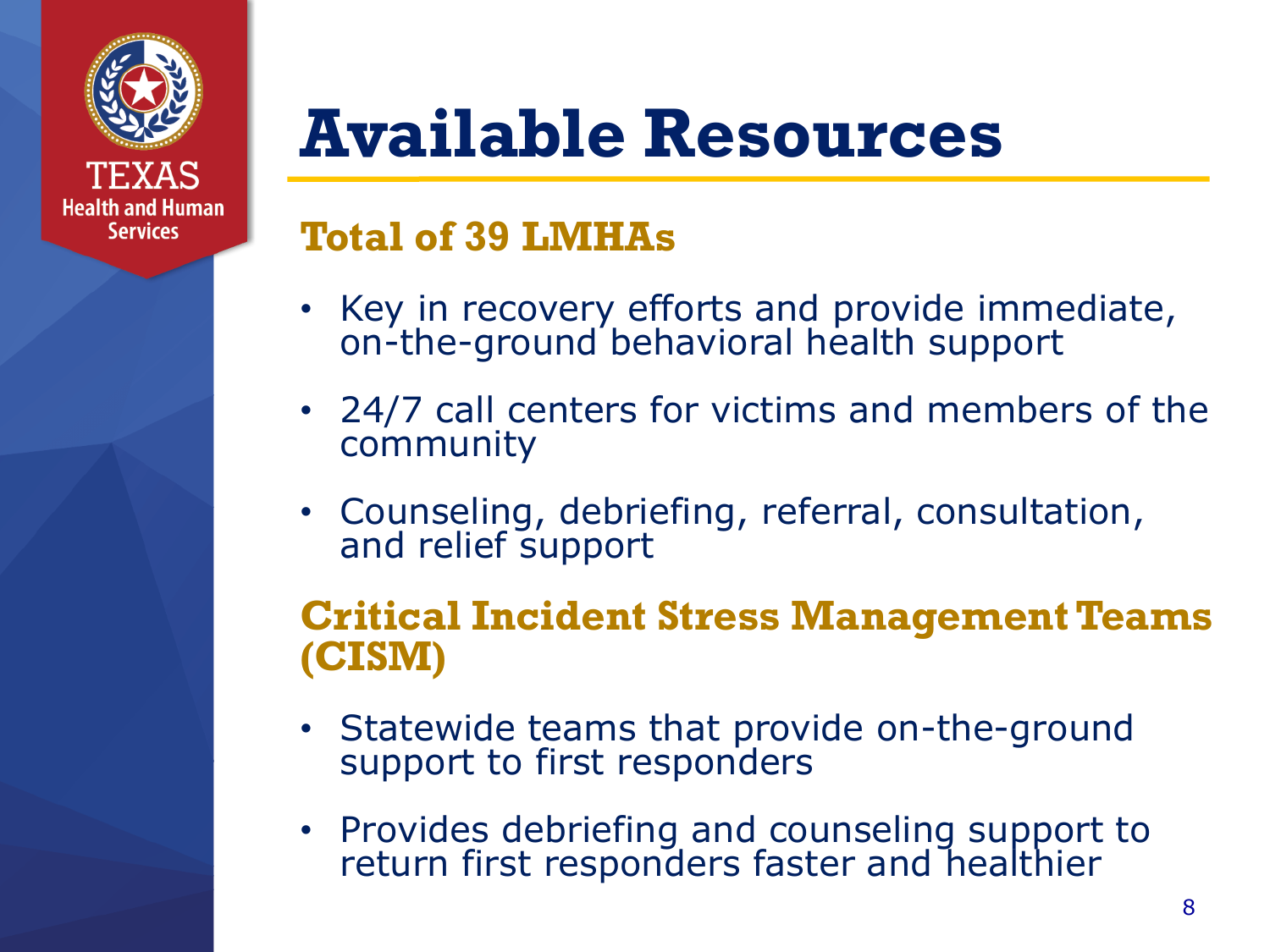

# **DBHS Response Efforts**

### **El Paso and Midland-Odessa**

- Staff deployed to areas within 24-48 hours
- Coordinated with state and local leadership, emergency response units, and law enforcement on response efforts
- Provided Technical Assistance to local school districts and coordinated with the Texas Education Agency
- Provided Psychological First Aid to emergency responders
- Coordinated with LMHAs
- Coordinated with deployable CISM Teams
- Coordinated with federal partners including SAMHSA and the Federal Bureau of Investigation
- Facilitated behavioral health stakeholder meetings regarding Victims of Crime Act (VOCA) grants and response coordination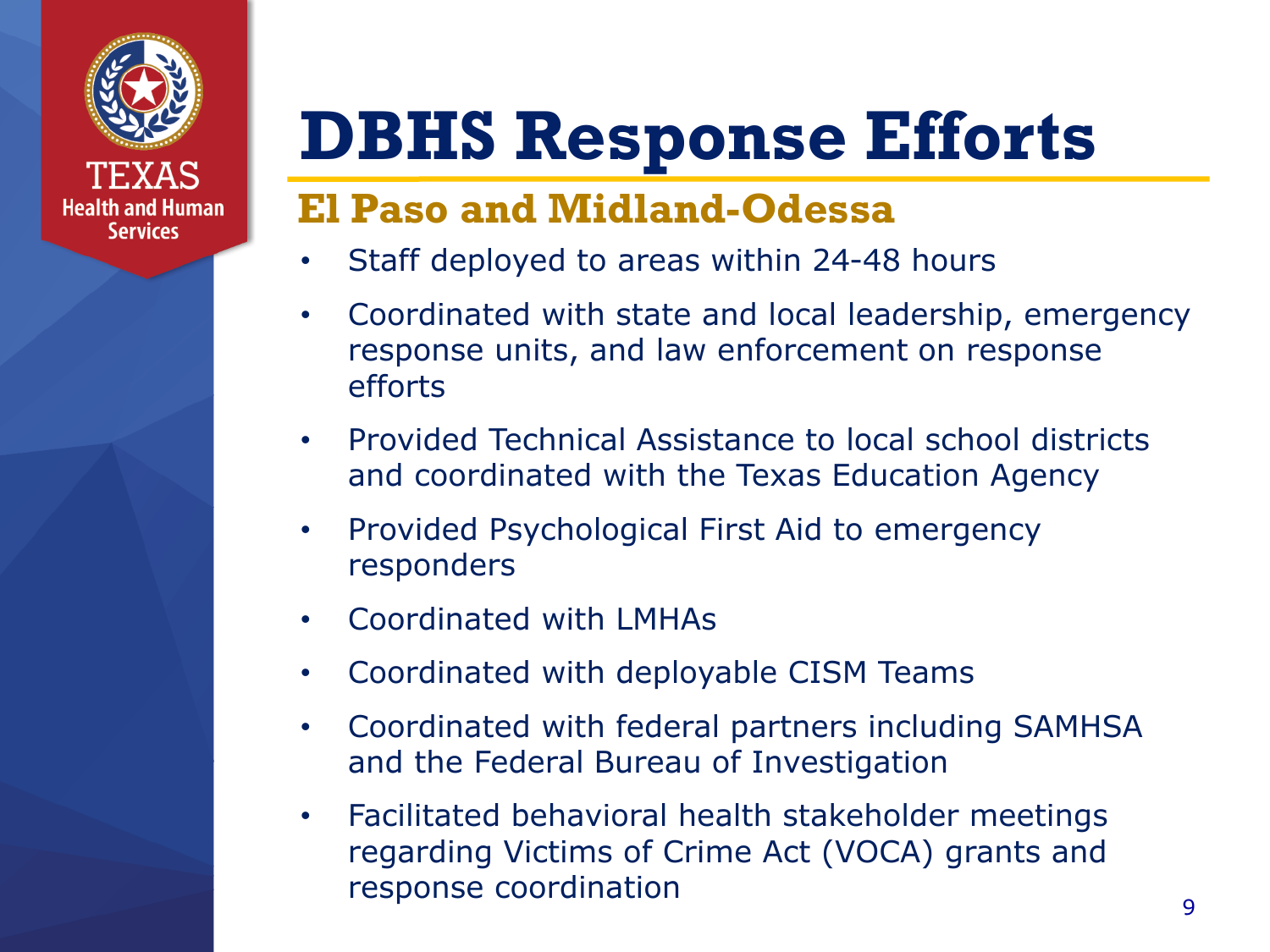## **Crisis Resource Information**

#### **Crisis Resources:**

### **El Paso Shooting Aftermath**

The tragic incident of mass violence in El Paso has affected that community and the entire country. It is common for all involved to experience emotional distress, including increased anxiety or depression-like symptoms.

#### **Where Can I Get Help?**

#### **Crisis Hotline at Emergence Health Network** in El Paso

Call 915-779-1800 or toll-free at 877-562-6467 to speak to live support 24/7.

#### **Emergence Health Network**

is offering community sessions. Topics and support conducted by licensed clinicians include anxiety, grief and loss, depression, trauma, vicarious trauma and PTSD.

#### **El Paso Strong Counseling Co-op**

provides in-person counseling and support. Visit EmergenceHealthNetwork.org to find a clinic time that works for you.

- . Daily sessions are being offered at the following locations:
- **East Valley Clinic** 2400 Trawood Drive, Suite 301, El Paso, TX 79936
- **CHAMPS** 8500 Boeing Drive, El Paso, TX 79925
- **El Paso Psychiatric Center** 4615 Alameda Ave., El Paso, TX 79905
- University Medical Center West 6600 N. Desert Blvd., El Paso, TX 79912
- Atlantis Health Services 6028 Surety Drive, El Paso, TX 79905
- · Saturday sessions are offered 11 a.m.-12:30 p.m. at all locations except the Trawood office.

#### **Online Mental Health. Disaster and Violence Resources**

#### MentalHealthTX.org

offers general information about mental health signs, symptoms and interventions, Texas mental health resources and emergency contact information.

#### **Coping with Grief After Community**

Violence introduces some of the signs of grief and anger after a community violence incident, provides useful information about to how to cope with grief, and offers tips for helping children deal with grief.

#### **Incidents of Mass Violence**

provides a list of signs of emotional distress signs related to incidents of mass violence, details of lockdown notices and other warnings, and additional coping resources.

The Impact of Disaster and Mass **Violence Events on Mental Health** provides common reactions disaster survivors may experience.



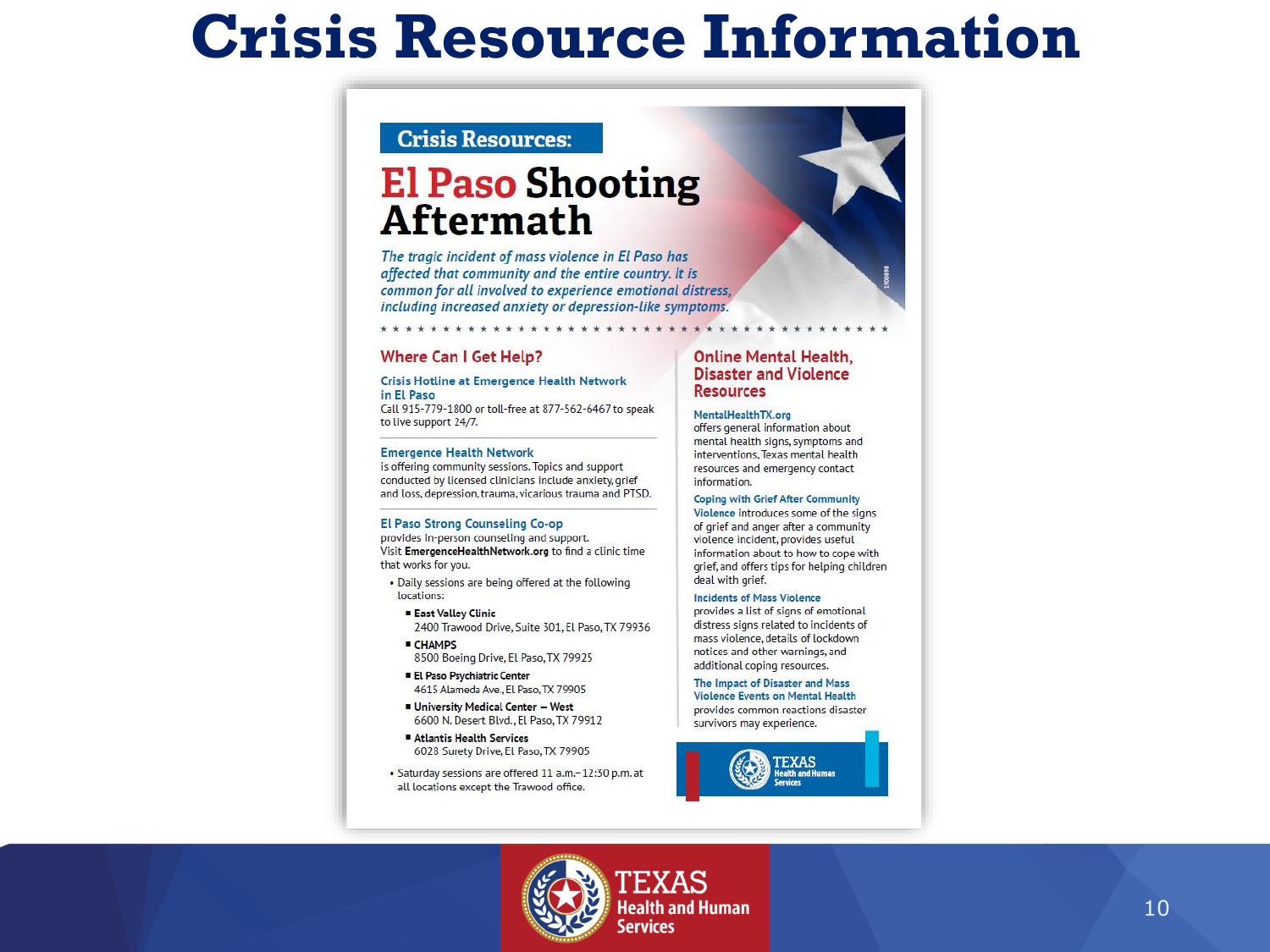

# **Behavioral Health Challenges**

- Individuals with serious and persistent mental illness who are connected with services are less likely to be incarcerated and/or admitted into inpatient services
- Individuals who go untreated are more likely to have adverse outcomes that impact other systems
- Early identification and prevention is key: We know that less than 2 percent of the population served in our outpatient services require inpatient treatment